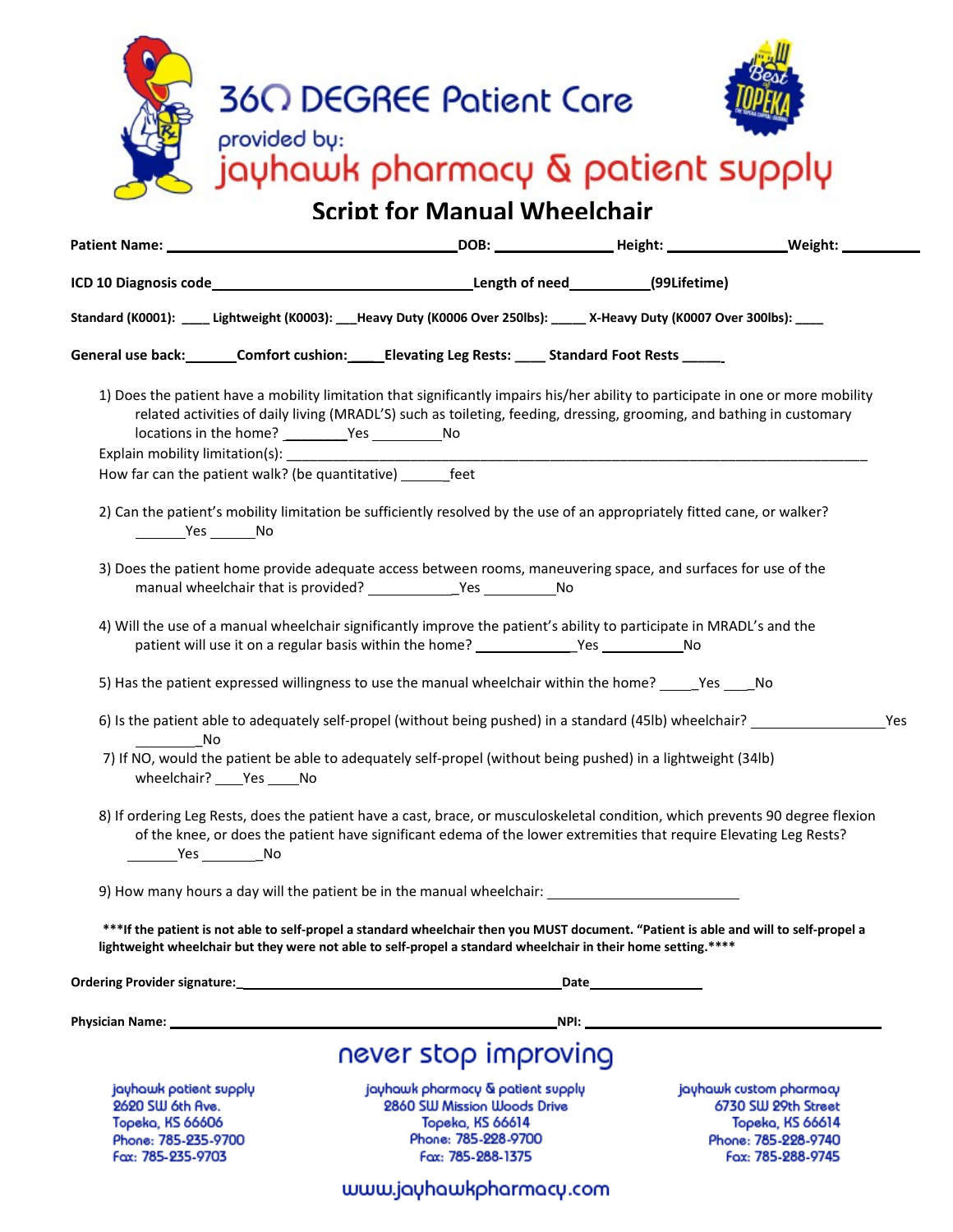

. <sup>A</sup> manual wheelchair is covered if: a) Criteria A, B, C, D and E are met; and b) Criterion F or G is met

Additional Coverage criteria for specific devise are listed below.

A. The beneficiary has a mobility limitation that significantly impairs his/her ability to participate in one or more mobility-related activities of daily living (MRADLs), such as toileting, feeding, dressing, grooming, and bathing in customary locations in the home.

A mobility limitation is one that:

1. Prevents the patient from accomplishing an MRADL entirely, or

2. Places the patient at reasonably determined heightened risk of morbidity or mortality secondary to the attempts to perform and MRADL; or

3. Prevents the patient from completing an MRADL within a reasonable time frame. B. The beneficiary's mobility limitation cannot be sufficiently resolved by the use of an appropriately fitted cane or walker.

C. The beneficiary's home provides adequate access between rooms, maneuvering space, and surfaces for use of the manual wheelchair that is provided.

D. Use of a manual wheelchair will significantly improve the beneficiary's ability to participate in MRADLs, and the patient will use it on a regular basis in the home.

E. The patient has not expressed an unwillingnessto use the manual wheelchair that is provided in the home.

F. The patient has sufficient upper extremity function and other physical and mental capabilities needed to safely self-propel the manual wheelchair that is provided in the home during a typical day.

• Limitation of strength, endurance, range of motion, or coordination, presence of pain or deformity or absence of one or both upper extremities are relevant to the assessment of upper extremity function.

G. The Patient has a caregiver who is available, willing and able to provide assistance with the wheelchair.

\* If the manual wheelchair is only for use outside the home, it will be denied as not reasonable and necessary.

## never stop improving

jayhawk patient supply 2620 SW 6th Ave. Topeka, KS 66606 Phone: 785-235-9700 Fax: 785-235-9703

jayhawk pharmacy & patient supply 2860 SW Mission Woods Drive **Topeka, KS 66614** Phone: 785-228-9700 Fax: 785-288-1375

jayhawk custom pharmacy 6730 SW 29th Street Topeka, KS 66614 Phone: 785-228-9740 Fax: 785-288-9745

## www.jayhawkpharmacy.com